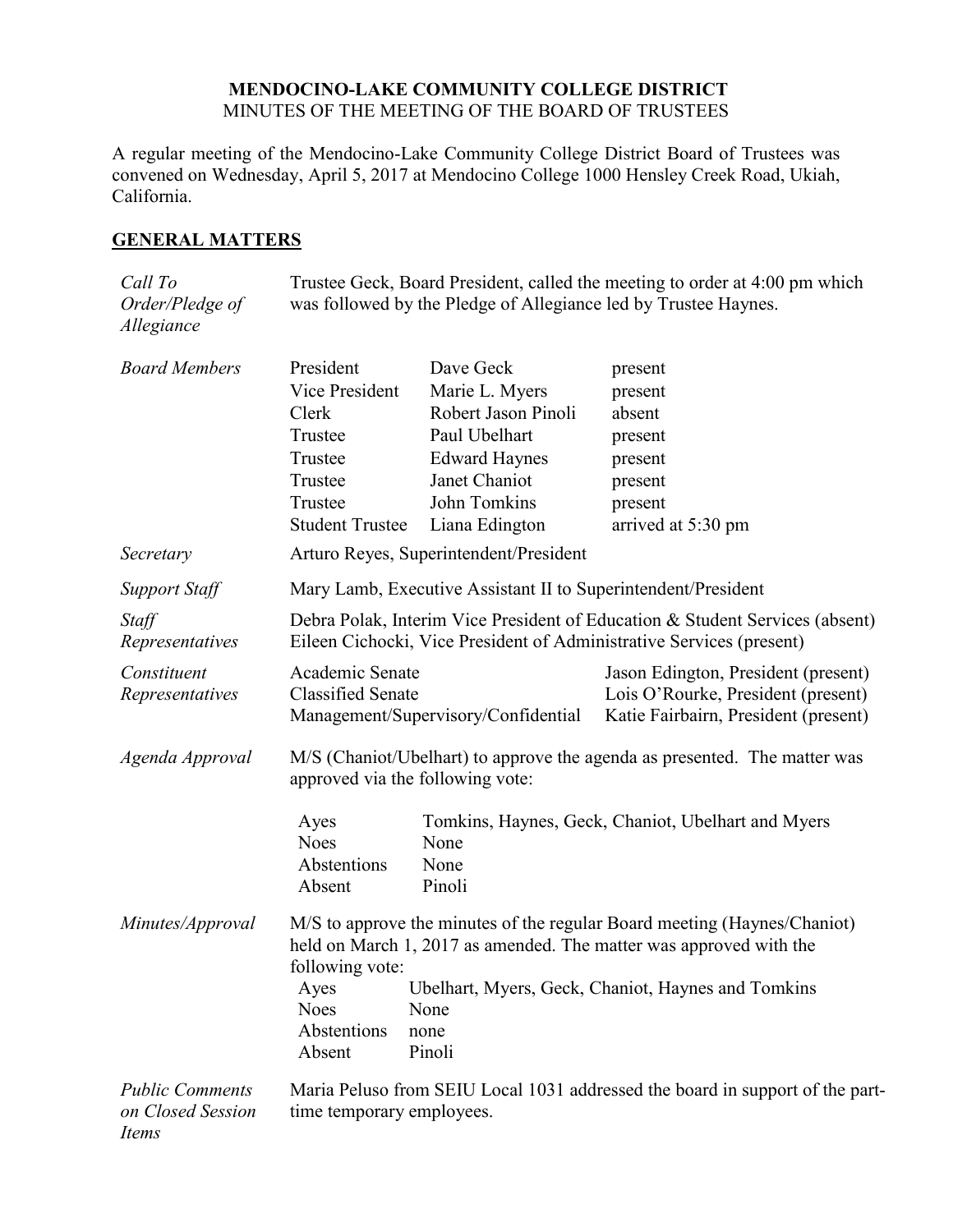# **CLOSED SESSION**

The Board adjourned to Closed Session at 4:05 PM.

## **OPEN SESSION**

*Report of Action Taken in Closed Session*

The Board returned to open session at 5:39 PM with Board President Geck reporting the following action taken on the items discussed in closed session: "In closed session, the Board ratified the agreement to modify the SEIU unit by a vote of 6 to 0 (Trustees Haynes, Ubelhart, Chaniot, Tomkins, Myers and Geck in favor; Trustee Pinoli absent).

- *Public Comments – Time Certain – 6:00 pm*
- Victoria Golden and Barry Vogel addressed the board regarding the possible suspension of the football program.

# **PRESIDENT AND ADMINISTRATION REPORT**

A written report was presented by Superintendent/President Reyes. The following items were offered in addition:

• The list of volunteers identified in Item 4.3 for the disc golf course are thanks to the many hours of extra work completed by Interim Vice President Velasco.

# **CONSENT AGENDA**

M/S (Haynes/Myers) RESOLVED, That the Mendocino-Lake Community College District Board of Trustees does hereby approve the Consent Agenda as presented. The consent agenda was approved with the following vote:

Ayes Tomkins, Haynes, Chaniot, Geck, Ubelhart, and Myers Noes None Abstentions None Absent Pinoli Items with an asterisk \* were approved by one motion as the Consent Agenda.

# **Personnel**

| $Employment -$<br>Short-Term<br><b>Employees</b> | *RESOLVED, That the Mendocino-Lake Community College District Board of<br>Trustees does hereby ratify the employment of the short-term employees as<br>submitted and presented at the meeting.                                                                      |
|--------------------------------------------------|---------------------------------------------------------------------------------------------------------------------------------------------------------------------------------------------------------------------------------------------------------------------|
| $Employment - Part-$<br>Time Faculty             | *RESOLVED, That the Mendocino-Lake Community College District Board of<br>Trustees does hereby approve the employment of the part-time faculty for the<br>spring 2017 semester as submitted and presented at the meeting.                                           |
| <i>Volunteers</i>                                | *RESOLVED, That the Mendocino-Lake Community College District Board of<br>Trustees does hereby approve the list of volunteers as submitted and presented<br>at the meeting.                                                                                         |
| Resignations/Retire<br>ments - Classified        | *RESOLVED, That the Mendocino-Lake Community College District Board of<br>Trustees does hereby ratify the resignations of Xavier Ortiz, Auto Lab<br>Technician effective March 17, 2017 and Stephen Frick, Computer Support<br>Technician, effective June 23, 2017. |
| Mendocino-Lake                                   | *RESOLVED, That the Mendocino-Lake Community College District Board of                                                                                                                                                                                              |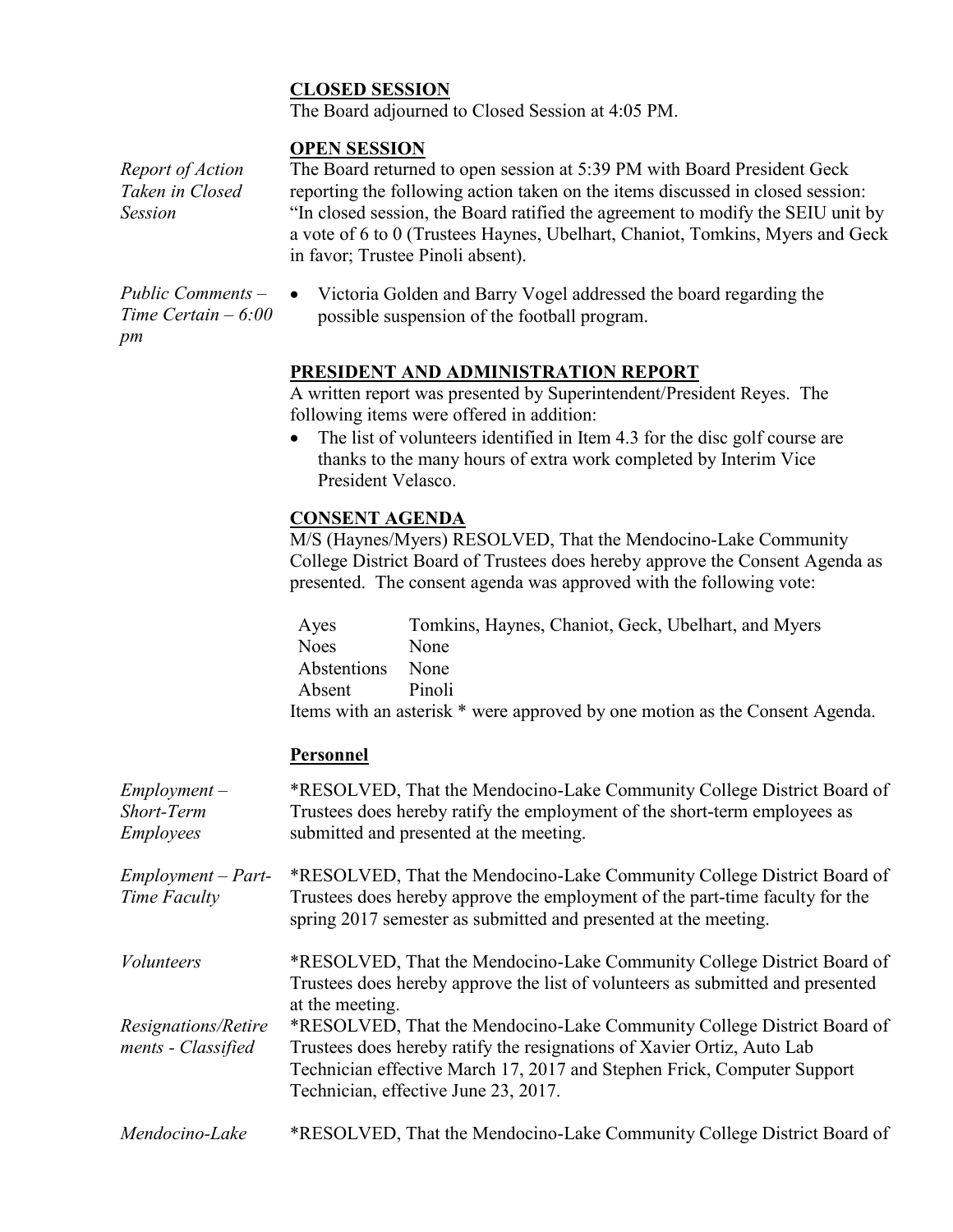*Community College Classified Bargaining Unit/SEIU (MLCCCBU) Local 1021, 2017-18 Reopeners Mendocino College Federation of Teachers (MCFT/AFT), 2018-2019 Reopeners Mendocino Part-Time Faculty Association, 2017- 2018 Reopeners Mendocino-Lake Community College District Reopeners to Mendocino-Lake Community College Classified Bargaining Unit/SEIU, Local 1021(MLCCCBU) 2017-18*

*Mendocino-Lake Community College District Reopeners to Mendocino College Federation* 

*of Teachers (MCFT/AFT), 2018-19*

*Mendocino-Lake Community College District Reopeners to Mendocino Part-*

*Time Faculty Association* 

*(MPFA), 2017-18*

*Fiscal Report as of February 28, 2017*

Trustees does hereby receive the initial 2017-18 collective bargaining proposal from the Mendocino-Lake Community College Classified Bargaining Unit (MLCCCBU) and directs the Superintendent/President to receive related public comments prior to the May Board meeting.

\*RESOLVED, That the Mendocino-Lake Community College District Board of Trustees does hereby receive the initial 2018-19 collective bargaining proposal from the Mendocino College Federation of Teachers (MCFT) and directs the Superintendent/President to receive related public comments prior to the May Board meeting.

\*RESOLVED, That the Mendocino-Lake Community College District Board of Trustees does hereby receive the initial 2017-18 collective bargaining proposal from the Mendocino Part-Time Faculty Association (MPFA) and directs the Superintendent/President to receive public comments on this proposal prior to the May Board meeting.

\*RESOLVED, That the Mendocino-Lake Community College District Board of Trustees does hereby present the District's initial 2017-18 collective bargaining proposal to MLCCCBU/SEIU, Local 1021 and directs the Superintendent/President to receive related public comments prior to the May Board meeting.

\*RESOLVED, That the Mendocino-Lake Community College District Board of Trustees does hereby present the District's initial 2018-19 collective bargaining proposal to Mendocino College Federation of Teachers (MCFT); and directs the Superintendent/President to receive related public comments prior to the May Board meeting.

\*RESOLVED, That the Mendocino-Lake Community College District Board of Trustees does hereby present the District's initial 2017-18 collective bargaining proposal to Mendocino Part-Time Faculty Association (MPFA); and directs the Superintendent/President to receive related public comments prior to the May Board meeting.

#### **Other Items**

\*RESOLVED, That the Mendocino-Lake Community College District Board of Trustees does hereby accept the fiscal report as submitted.

*Sale and/or* \*RESOLVED, That the Mendocino-Lake Community College District Board of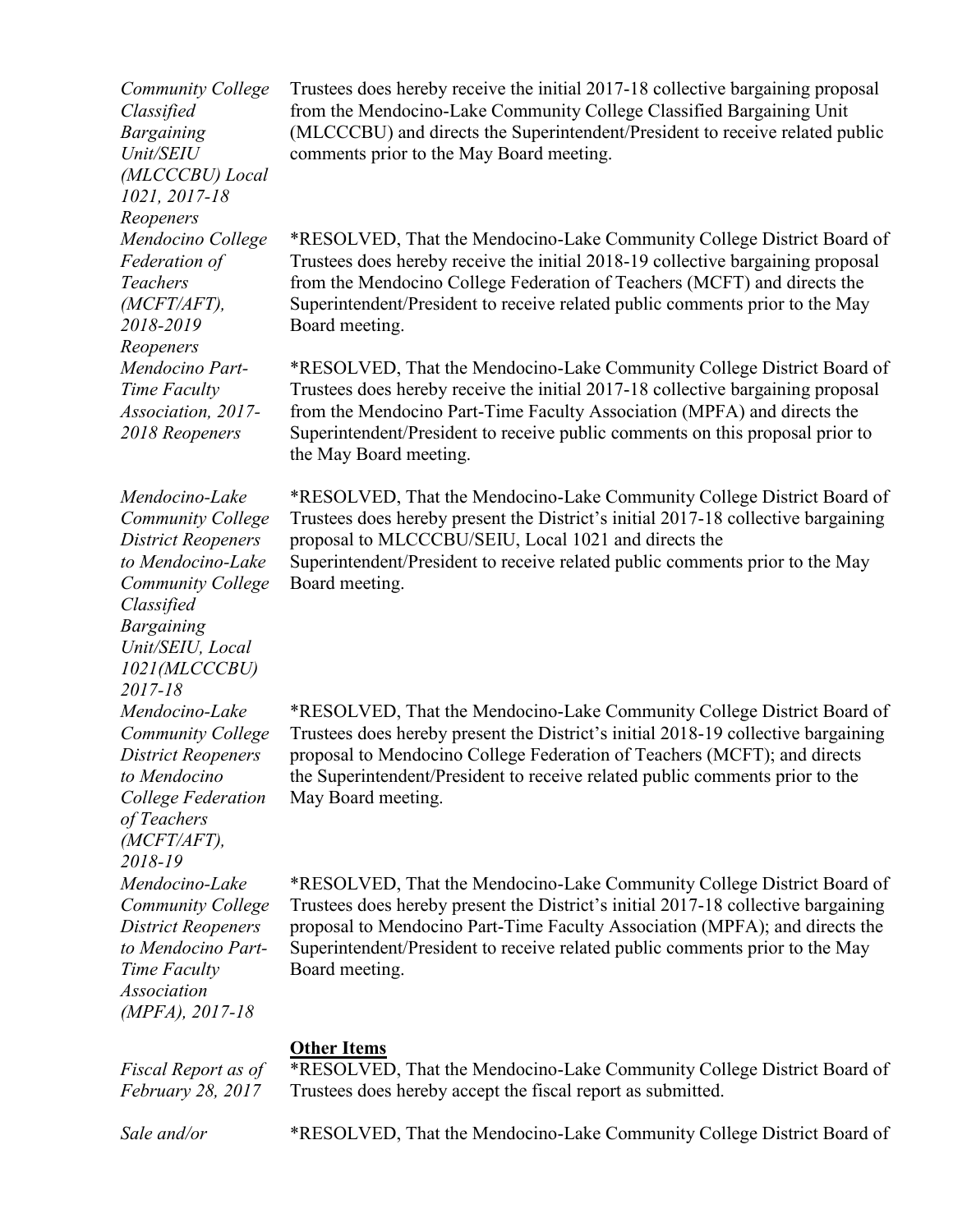| Disposal of Surplus<br>Property                                 | Trustees does hereby authorize the sale of the surplus property as listed on<br>Attachment "A" as presented and further authorizes staff to dispose of property<br>with an insufficient value to defray the costs of arranging a sale in a manner<br>consistent with the College's commitment to recycling. |                                                                              |  |  |
|-----------------------------------------------------------------|-------------------------------------------------------------------------------------------------------------------------------------------------------------------------------------------------------------------------------------------------------------------------------------------------------------|------------------------------------------------------------------------------|--|--|
| Donations                                                       | *RESOLVED, That the Mendocino-Lake Community College District Board of<br>Trustees does hereby accept the donations by Rachel Donham, Sandra<br>Boccaleoni and Black Oak Coffee as presented.                                                                                                               |                                                                              |  |  |
|                                                                 | <b>ACTION ITEMS</b>                                                                                                                                                                                                                                                                                         |                                                                              |  |  |
| 2016-2017 April<br><b>Revised Budget</b>                        | After reviewing the information provided, the following action was taken:                                                                                                                                                                                                                                   |                                                                              |  |  |
|                                                                 | M/S (Tomkins/Ubelhart) that the Board of Trustees of the Mendocino-Lake<br>Community College District does hereby adopt the proposed 2016/17 April<br>Revised Budget as presented and shown on Attachments A-1 through I. The<br>motion was approved with the following vote:                               |                                                                              |  |  |
|                                                                 | Ayes<br><b>Noes</b><br>Abstentions<br>Absent                                                                                                                                                                                                                                                                | Tomkins, Haynes, Geck, Chaniot, Ubelhart and Myers<br>None<br>None<br>Pinoli |  |  |
| Awarding of Audit                                               | After reviewing the information provided, the following action was taken:                                                                                                                                                                                                                                   |                                                                              |  |  |
| <b>Contract For Fiscal</b><br>Year Ending June<br>30, 2017      | M/S (Chaniot/Myers) that the Board of Trustees of the Mendocino-Lake<br>Community College District does hereby award the 2016/2017 audit contract<br>for an estimated price of \$68,200 to the Certified Public Accounting firm<br>K.Coe Isom. The motion was approved with the following vote:             |                                                                              |  |  |
|                                                                 | Ayes<br><b>Noes</b><br>Abstentions<br>Absent                                                                                                                                                                                                                                                                | Tomkins, Haynes, Geck, Chaniot, Ubelhart and Myers<br>None<br>None<br>Pinoli |  |  |
| Contracts and<br>$A$ greements $-$<br>Quarterly<br>Ratification | After reviewing the information provided, the following action was taken:                                                                                                                                                                                                                                   |                                                                              |  |  |
|                                                                 | M/S (Tomkins/Ubelhart) that the Board of Trustees of the Mendocino-Lake<br>Community College District does hereby ratify the contracts and agreements as<br>provided on the compilation as presented. The motion was approved with the<br>following vote:                                                   |                                                                              |  |  |
|                                                                 | Ayes<br><b>Noes</b><br>Abstentions<br>Absent                                                                                                                                                                                                                                                                | Tomkins, Haynes, Geck, Chaniot, Ubelhart and Myers<br>None<br>None<br>Pinoli |  |  |
| Classified                                                      | After reviewing the information provided, the following action was taken:                                                                                                                                                                                                                                   |                                                                              |  |  |
| Professionals Week<br>$-$ Resolution 04-17-                     | M/S (Chaniot/Myers) that the Board of Trustees of the Mendocino-Lake                                                                                                                                                                                                                                        |                                                                              |  |  |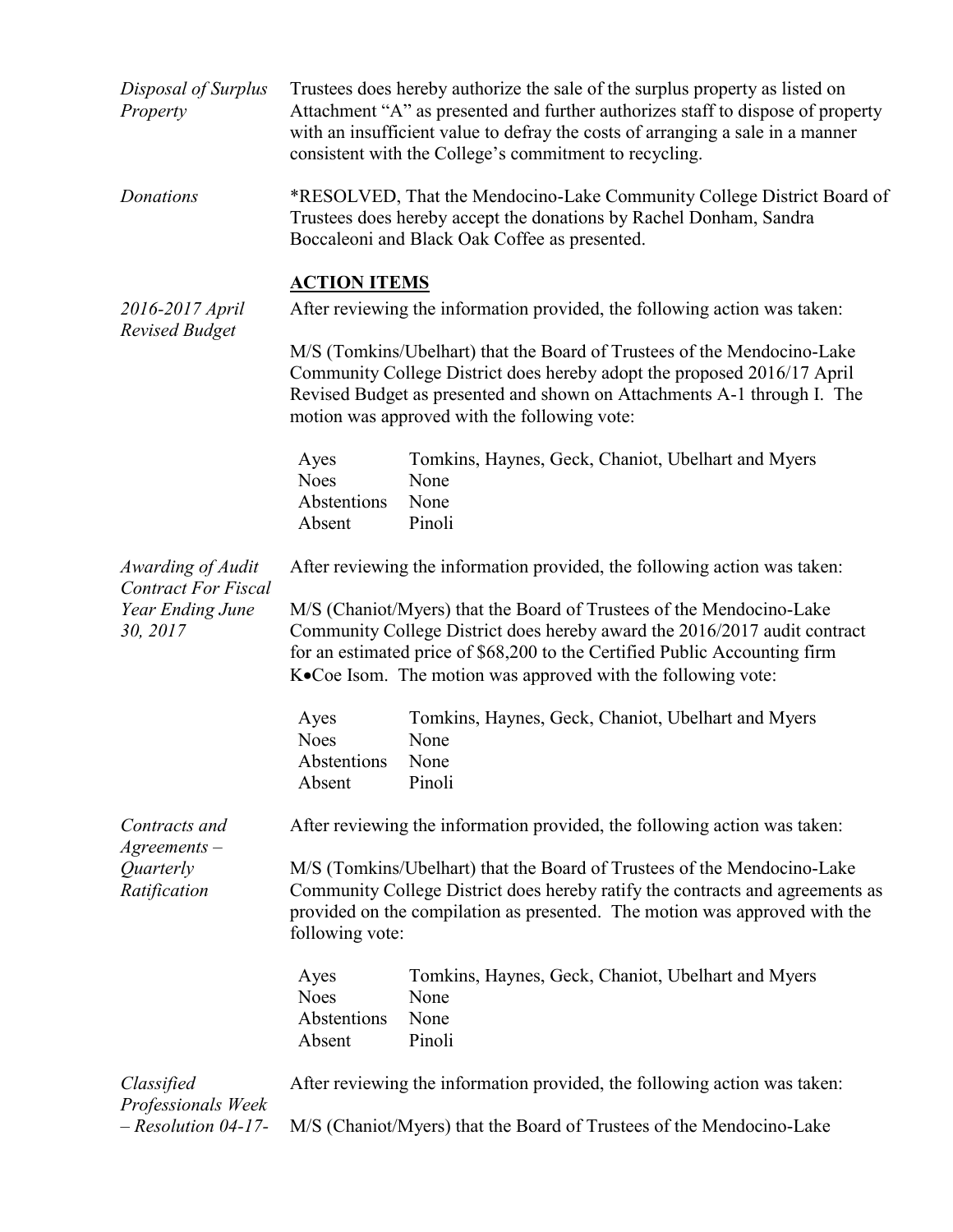*01* Community College District does hereby adopt Resolution No. 04-17-01 in honor of Classified Professionals Week. The motion was approved with the following vote: Ayes Tomkins, Haynes, Geck, Chaniot, Ubelhart and Myers Noes None Abstentions None Absent Pinoli *2017 California Community College Trustees (CCCT) Ballot for Board of Directors* After reviewing the information provided and individual weighted rankings tallied, the following action was taken: M/S (Chaniot/Ubelhart) that the Board of Trustees of the Mendocino-Lake Community College District does hereby cast their vote for the following candidates for the 2017 CCCT Board of Directors: Stephen Blum, Laura Casas, Stephan Castellanos, Loren Steck, Adrienne Grey, Shaun Giese, Pam Haynes, Jim Moreno and William "Kyle" Iverson. The motion was approved with the following vote: Ayes Tomkins, Haynes, Geck, Chaniot, Ubelhart and Myers Noes None Abstentions None Absent Pinoli *Football Program Suspension* After reviewing the information provided and discussion, the following action was taken: M/S (Tomkins/Ubelhart) that the Board of Trustees of the Mendocino-Lake Community College District does hereby follow the recommendation of the Planning and Budgeting Committee to suspend the football program. The motion was approved with the following vote: Ayes Tomkins, Haynes, Geck, Chaniot, Ubelhart and Myers Noes None Abstentions None Absent Pinoli **INFORMATIONAL ITEMS AND REPORTS**  *Mendocino College Foundation, Inc.* A written report was submitted by Katie Fairbairn, Executive Director of the Mendocino College Foundation, Inc. as information. She reminded and thanked each Board member for their participation in the Adopt-A-Fifth-Grader program at \$100 per year. She requested this year's donations be received by the Foundation Office no later than May 10, 2017. *Friends of the Mendocino College Coastal Field Station and Natural Sciences Affiliate* A written report by Steve Cardimona was submitted as information. Professor Cardimona was present to address questions from the Board members regarding his report.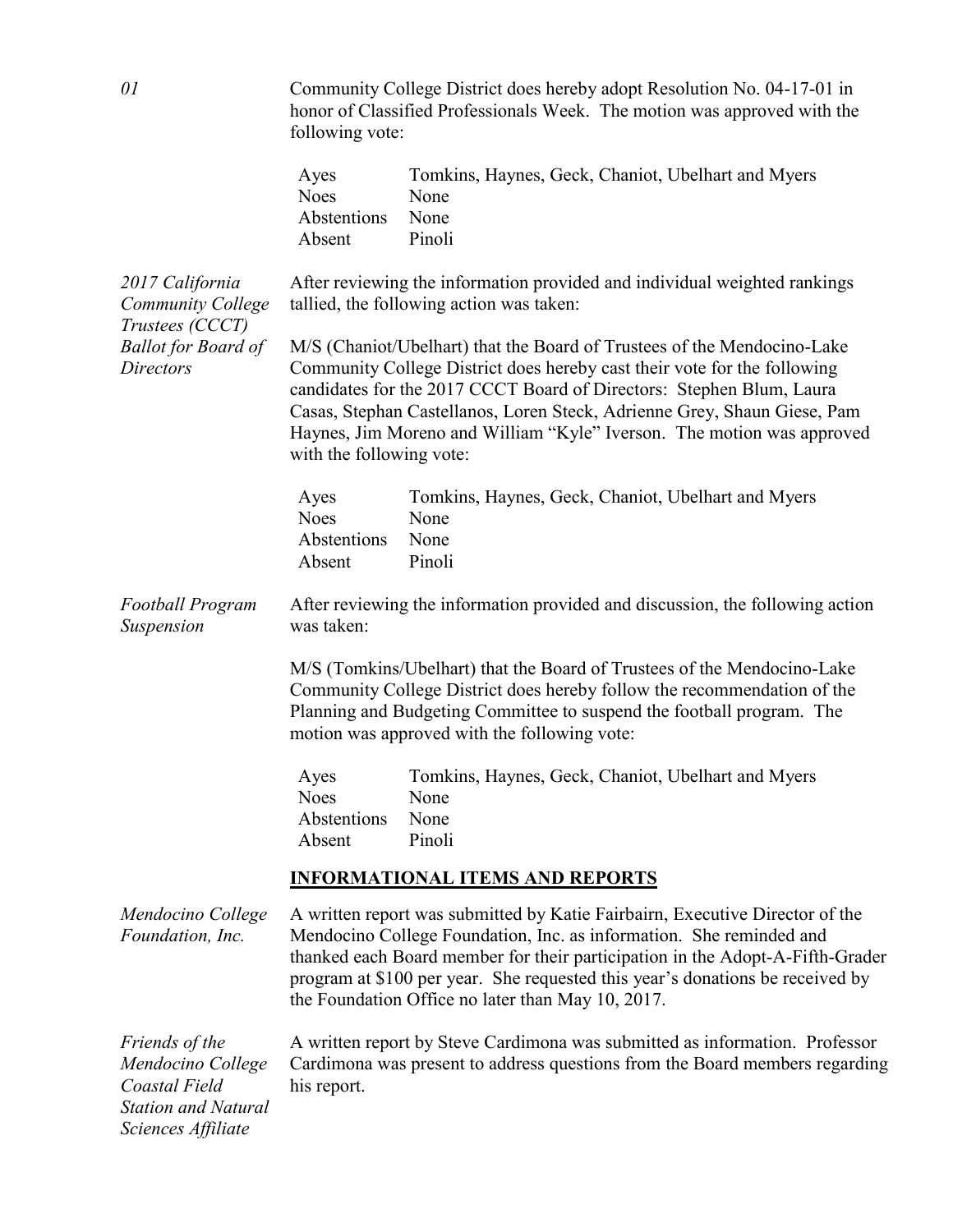| Constituents Group Academic Senate |                                                                            |
|------------------------------------|----------------------------------------------------------------------------|
| Reports                            | A written report was submitted as information by Academic Senate President |
|                                    | Edington.                                                                  |

#### *Classified Senate*

A written report was submitted by Classified Senate President Lois O'Rourke.

### *Management/Supervisory/Confidential*

Management/Supervisory/Confidential President Fairbairn stated she had nothing to report.

#### *ASMC*

Student Trustee Edington informed the Board about the ASMC meetings taking place on the Center campuses as well as on the main campus.

*Student Housing* Superintendent/President Reyes informed the board the college has now completed a housing survey which sent to all students. We received a total of 240 responses in return. 35 respondents stated they have no stable housing – they are staying with friends, relatives, etc. Only 3 respondents stated they are homeless which includes 1 who stated they are "living off the land". 33% of the 240 respondents stated they would be interested in college housing, 33% stated they would not, and 33% expressed a possible interest.

> Superintendent/President Reyes met with Trustee Geck and representatives from Denevi Consultants regarding housing where they discussed how the college could move forward and how and what kind of a plan we would like to develop. A possible next step might be to conduct a joint meeting with the entities potentially involved and the Foundation representatives.

Another idea under consideration may be the establishment of something similar to the food pantry which is managed through Student Services. It would be established as an emergency fund to be used for housing in critical housing situations. At this point, this proposal is still in the preliminary stages.

#### **TRUSTEE COMMUNICATION**

*Trustee Reports* A written report was submitted by Trustee Haynes.

Other Trustees commented orally on their recent college-related activities.

Trustee Chaniot stated she is working with the committee to review the AAUW scholarship applications and will also be reviewing the ones for the Retired Teachers Association. She also informed the board about the National Consortium on College Men of Color meeting which will be held in San Diego in June and requested support for her to attend.

Trustee Myers stated she may be interested in attending the CCCT conference in Lake Tahoe in May if she is available.